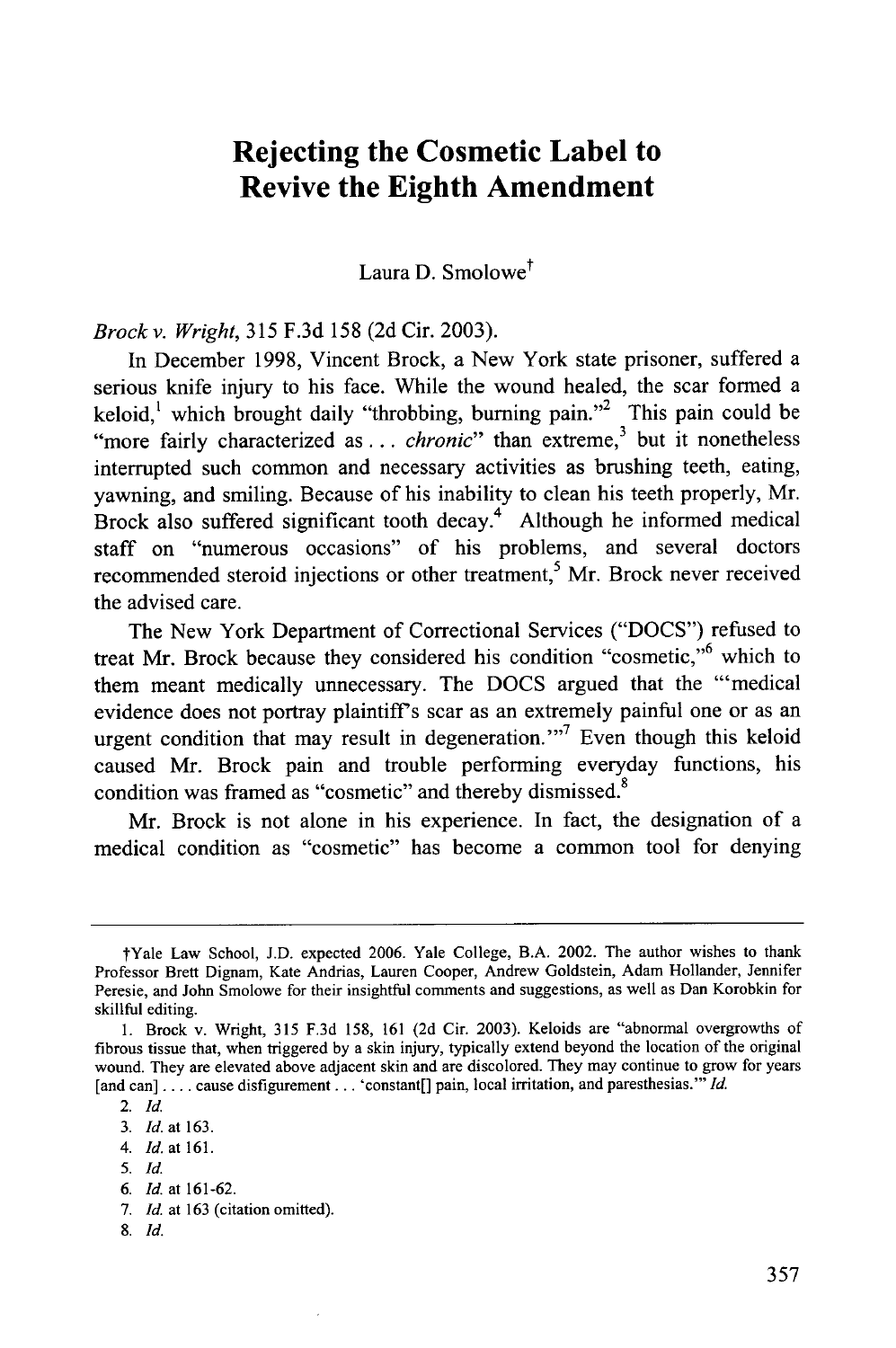prisoners medical care.<sup>9</sup> Correctional facilities frequently create categories of medical conditions in order to restrict access to treatment: "medically necessary" issues usually warrant care; "cosmetic" issues definitively do not. Subsequently, prisoners with "cosmetic" conditions are categorically denied treatment, and courts often accept these designations without question.<sup>10</sup>

This distinction fails to identify accurately who needs care.<sup>11</sup> The cosmetic label is often used, as it was with Mr. Brock's painful keloid,  $^{12}$  to avoid treating minor and moderate illness, to avoid treating chronic pain, and, indeed, to avoid an individualized medical determination whether treatment is necessary. When the label becomes a substitute for an individualized examination, conditions that deserve treatment can be overlooked.

This Case Comment discusses a recent Second Circuit opinion, *Brock v. Wright*,<sup>13</sup> which rejects the cosmetic label as a mechanism for blanket denials of care, and demands individualized evaluations for prisoners' non-lifethreatening, chronic, and less severe medical conditions. *Brock* stands in stark contrast to approaches adopted **by** certain courts both within the Second Circuit and around the country that permit conditions to be boxed into the "cosmetic" category, thereby allotting treatment only to extreme medical issues. This Comment argues that the *Brock* approach is more consistent both with Supreme Court precedent and the values of a humane society, that the Second Circuit should confirm its endorsement of this approach, and that the Supreme Court should clarify its own vision of prison medical care **by** explicitly affirming the *Brock* framework.

12. Other examples of serious conditions denied treatment because of their designation as "cosmetic" include the case of a prisoner whose crushed nose allowed him to breathe out of only one nostril. *See* Wells v. Whitfield, No. 2:00-CV-0396, 2003 U.S. Dist. LEXIS 12982 (N.D. Tex. July 19, 2003).

13. Brock, 315 F.3d 158.

<sup>9.</sup> Insurance companies also often deny coverage for "cosmetic" conditions. *See, e.g.,* Morales v. Pentec, Inc., 749 A.2d 47, 57 (Conn. App. Ct. 2000) (noting that the Pentec insurance plan "excluded... cosmetic... medical expenses... [even] reconstructive cosmetic surgery").

<sup>10.</sup> *See, e.g.,* Farmer v. Moritsugu, 163 F.3d 610, 612 (D.C. Cir. 1998) (leaving unchallenged a prison policy that equated cosmetic with medically unnecessary treatment, which would be automatically denied); Hudgins v. DeBruyn, 922 F. Supp. 144, 148 (S.D. Ind. 1996) (same); Smith v. Alves, 725 N.Y.S.2d 404 (N.Y. App. Div. 2001) (discussing the New York Department of Corrections's denial of treatment to an inmate on the grounds that his condition was cosmetic); Allah v. White, 663 N.Y.S.2d 306 (N.Y. App. Div. 1997) (same); *see also* Petrazzoulo v. U.S. Marshals Serv., 999 F. Supp. 401, 407 (W.D.N.Y. 1998) (using the line between "medical necessity" and "merely cosmetic" to evaluate whether a prisoner should receive dentures).

**<sup>11.</sup>** A cosmetic condition, narrowly defined, is one that affects only appearance, not health or pain, and starts with a "normal" patient who simply wants to change or improve his or her looks. Other definitions of "cosmetic," however, can encompass a broader range of conditions that might nonetheless need treatment. Interview with John Persing, Chief of Plastic Surgery, Yale University School of Medicine, in New Haven, Conn. (Apr. 20, 2004). Presumably, the DOCS considered keloids such as Mr. Brock's to be cosmetic because they are superficial conditions that, while painful and disruptive, affect appearance, are not life-threatening, and seldom pose risks of future significant deterioration. Because serious conditions such as Mr. Brock's are often termed cosmetic, the cosmetic label itself should not be sufficient to show that care is unnecessary.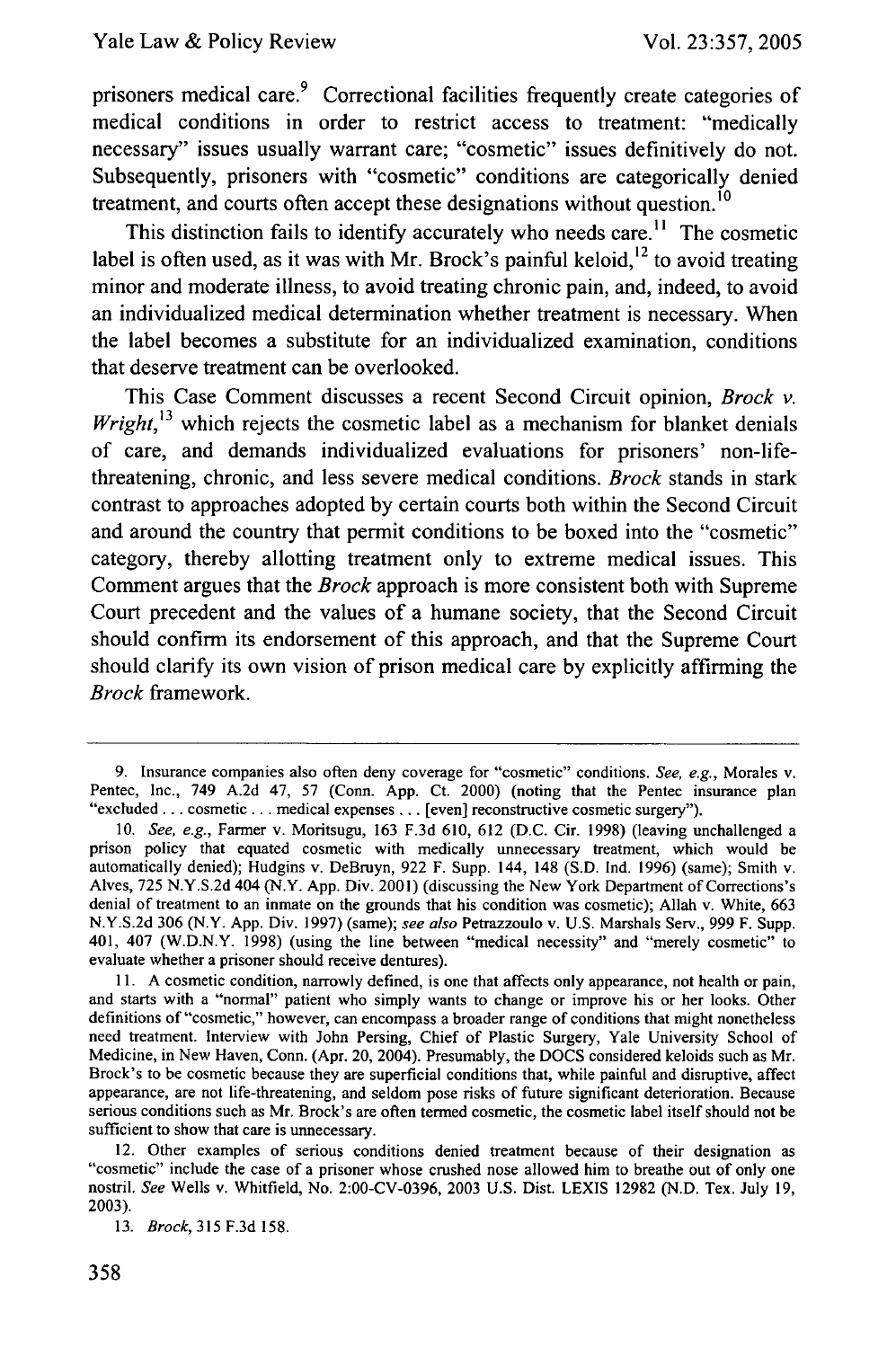## *I. BROCK V. WRIGHT AND* THE CONFLICT OVER THE SERIOUS MEDICAL NEEDS STANDARD

In 1976, the Supreme Court explicitly affirmed that the Constitution requires prisons to provide decent medical care to inmates by holding that "deliberate indifference to serious medical needs of prisoners" violates the Eighth Amendment's prohibition on cruel and unusual punishment.<sup>14</sup> The Supreme Court's standard "embod[ies] both an objective and a subjective prong."<sup>15</sup> To prove the subjective prong the prisoner must demonstrate that the "charged official **...** act[ed] with a sufficiently culpable state of mind" in disregarding the prisoner's serious medical need.<sup>16</sup> To prove the objective prong the prisoner must show that he or she has a serious medical need-that the medical condition is "sufficiently serious."<sup>17</sup>

While the language of the Eighth Amendment<sup>18</sup> is vague, *Estelle v. Gamble* went far in interpreting it as a protector of "serious medical needs," emphasizing that the Amendment "embodie[d] 'broad and idealistic concepts of dignity, civilized standards, humanity, and decency."<sup>19</sup> The Constitution said the Court, "proscribes more than physically barbarous punishments," instead prohibiting all those which are incompatible with "'the evolving standards of decency that mark the progress of a maturing society." $^{20}$  Indeed, the Supreme Court explicitly rejected the notion that only the most severe ailments warrant care:

In less serious cases, denial of medical care may result in pain and suffering which no one suggests would serve any penological purpose. The infliction of such unnecessary suffering is inconsistent with contemporary standards of decency as manifested in modem legislation codifying the common law view that "(i)t is but just that the public be required to care for the prisoner, who cannot by reason of the

17. Wilson v. Seiter, 501 U.S. 294, 297 (1991).

18. "Excessive bail shall not be required, nor excessive fines imposed, nor cruel and unusual punishments inflicted." U.S. CONST. amend. VIII.

19. *Estelle,* 429 U.S. at 102 (citations omitted).

<sup>14.</sup> Estelle v. Gamble, 429 U.S. 97, 104 (1976).

<sup>15.</sup> Hathaway v. Coughlin, 37 F.3d 63, 66 (2d Cir. 1994).

<sup>16.</sup> *Id.* Courts have held that the standard to prove deliberate indifference is higher than negligence, *see, e.g., Estelle,* 429 U.S. at 105-06, such that general malpractice does not give prisoners a constitutional right to a remedy. The deliberate indifference prong itself is a large barrier to prisoners' proving their cases. Judge Wayne Justice in the Southern District of Texas, for example, expressed "deep[] disturb[ance]" that, because of precedent, he could not find "systemic deficiencies" and "grossly inadequate medical and psychiatric treatment" in the Texas prison system to violate the deliberate indifference standard. Ruiz v. Johnson, 154 F. Supp. 2d 975, 987-88 (S.D. Tex. 2001). This Comment, however, is limited to the serious medical needs prong, and it is there that prisons and courts select the underlying ailments that warrant treatment in the first place.

<sup>20.</sup> *Id.* (citations omitted). As the District of Massachusetts further explained: "The Constitution does not protect this right because we are a nation that coddles criminals. Rather, we recognize and respect this right because we are, fundamentally, a decent people, and decent people do not allow other human beings in their custody to suffer needlessly from serious illness or injury." Kosilek v. Maloney, 221 F. Supp. 2d 156, 160 (D. Mass. 2002).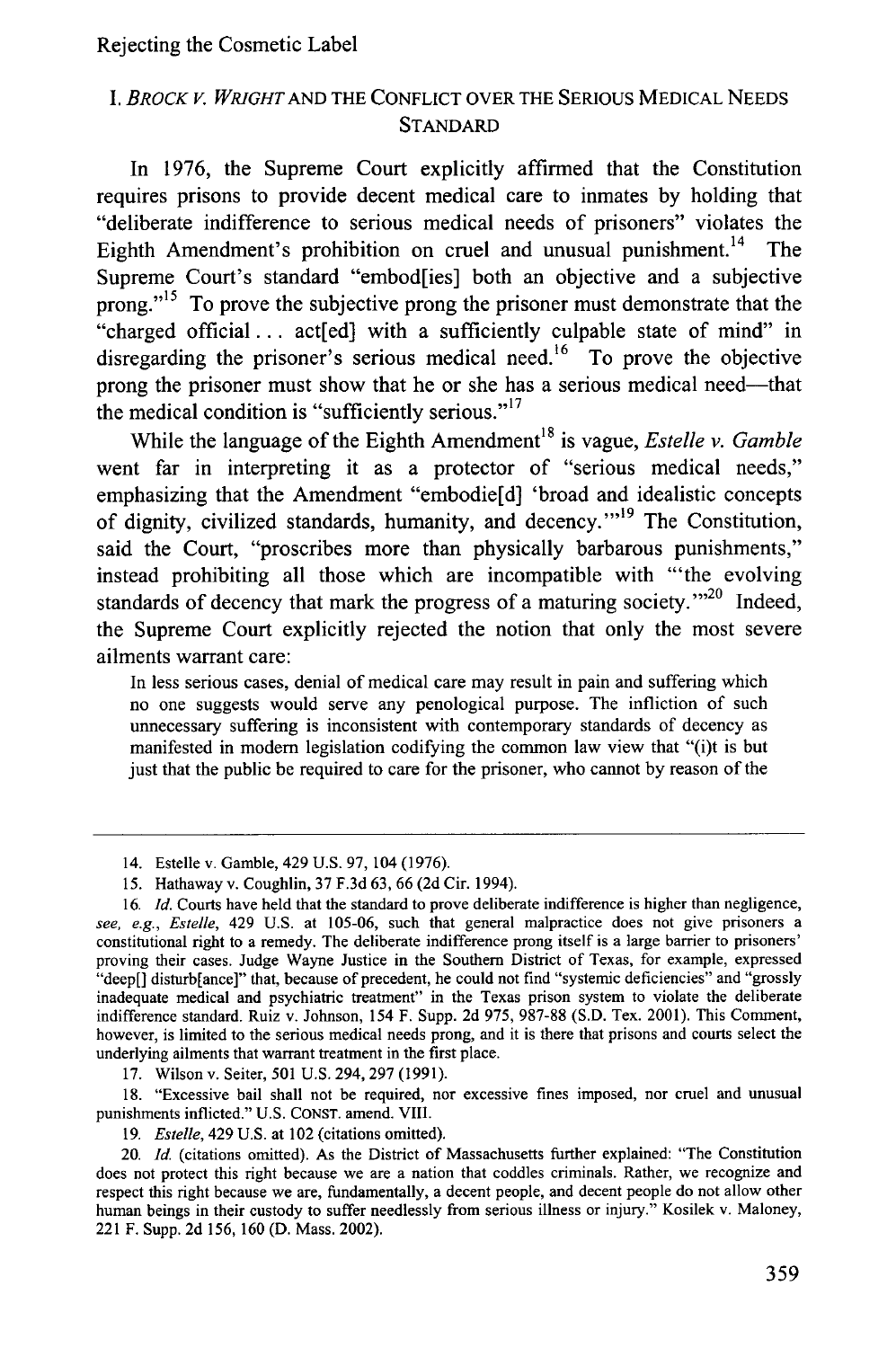deprivation of his liberty, care for himself."<sup>21</sup>

Accordingly, twenty-seven years later in *Brock v. Wright*,<sup>22</sup> Judge Calabresi followed the Supreme Court's directive that potential serious medical needs include "less serious cases" by evaluating Mr. Brock's case under an interpretation of *Estelle's* objective prong that prioritized the elimination of any unnecessary pain and suffering, and reversed the DOCS and the district court to hold that the keloid could pose a serious medical need.<sup>23</sup> In the process, the court became the first to reject the distinction between "cosmetic" and "medically necessary" conditions as a criterion sufficient to triage some to care and others to none: "Merely because a condition might be characterized as 'cosmetic' does not mean that its seriousness should not be analyzed using the kind of factors enumerated in our jurisprudence. $24$  Such factors might include "(1) whether a reasonable doctor or patient would perceive the medical need in question as 'important and worthy of comment or treatment,' (2) whether the medical condition significantly affects daily activities, and (3) 'the existence of chronic and substantial pain."<sup>25</sup>

*Brock* did not hold that every ailment in every situation is of constitutional proportions,<sup>26</sup> but Judge Calabresi clearly rejected an approach to interpreting the "serious medical needs" standard that would lump some conditions into categories-like "cosmetic"---that would automatically be denied care. *Brock* held that just because a condition is less severe does not mean prison staff can substitute the "cosmetic" label for an individualized evaluation that would determine whether treatment was actually needed. If treatment were necessary, the fact that the prisoner's condition might also be cosmetic in nature would not affect his or her right to treatment. In other words, in the Second Circuit, "cosmetic" would no longer automatically equal "medically unnecessary."  $27$ 

27. Although other circuits also allow less severe ailments to pose serious medical needs, the

<sup>21.</sup> *Estelle,* 429 U.S. at 103-04 (citation omitted).

<sup>22.</sup> *Brock,* 315 F.3d 158.

<sup>23.</sup> Controversy over whether a condition is a serious medical need primarily surrounds less extreme medical conditions. With severe ailments, the Eighth Amendment issues usually focus on the deliberate indifference prong because the condition is obviously serious. It is when officials know of and disregard a less extreme medical need that issues surrounding the definition of a serious medical need most often arise. As Judge Calabresi pointed out, however, deliberate indifference to less extreme conditions is also unacceptable: "We would no more tolerate prison officials' deliberate indifference to the chronic pain of an inmate than we would a sentence that required the inmate to submit to such pain." Id. at 163.

<sup>24.</sup> *Id.* at 164 n.3.

*<sup>25.</sup> Id.* at 162 (citations omitted).

<sup>26.</sup> For example, in an unpublished summary order issued after *Brock,* the Second Circuit held that a prisoner's wrist condition, self-diagnosed as carpal-tunnel syndrome and self-characterized as "paralytic," was not a serious medical need. The court reached this conclusion not because such a condition could never pose a serious medical need or because it failed automatically to fit into a rigid category of serious medical needs, but because the facts did not support his allegations. Green v. Senkowski, 100 Fed. Appx. 45, 46 (2d Cir. 2004). Mr. Green, the prisoner, was only ever prescribed "mild, over-the-counter pain medication," and the doctor, after an individualized evaluation, stated that Mr. Green had "no medical condition affecting his wrists" at all. *Id.* at 47.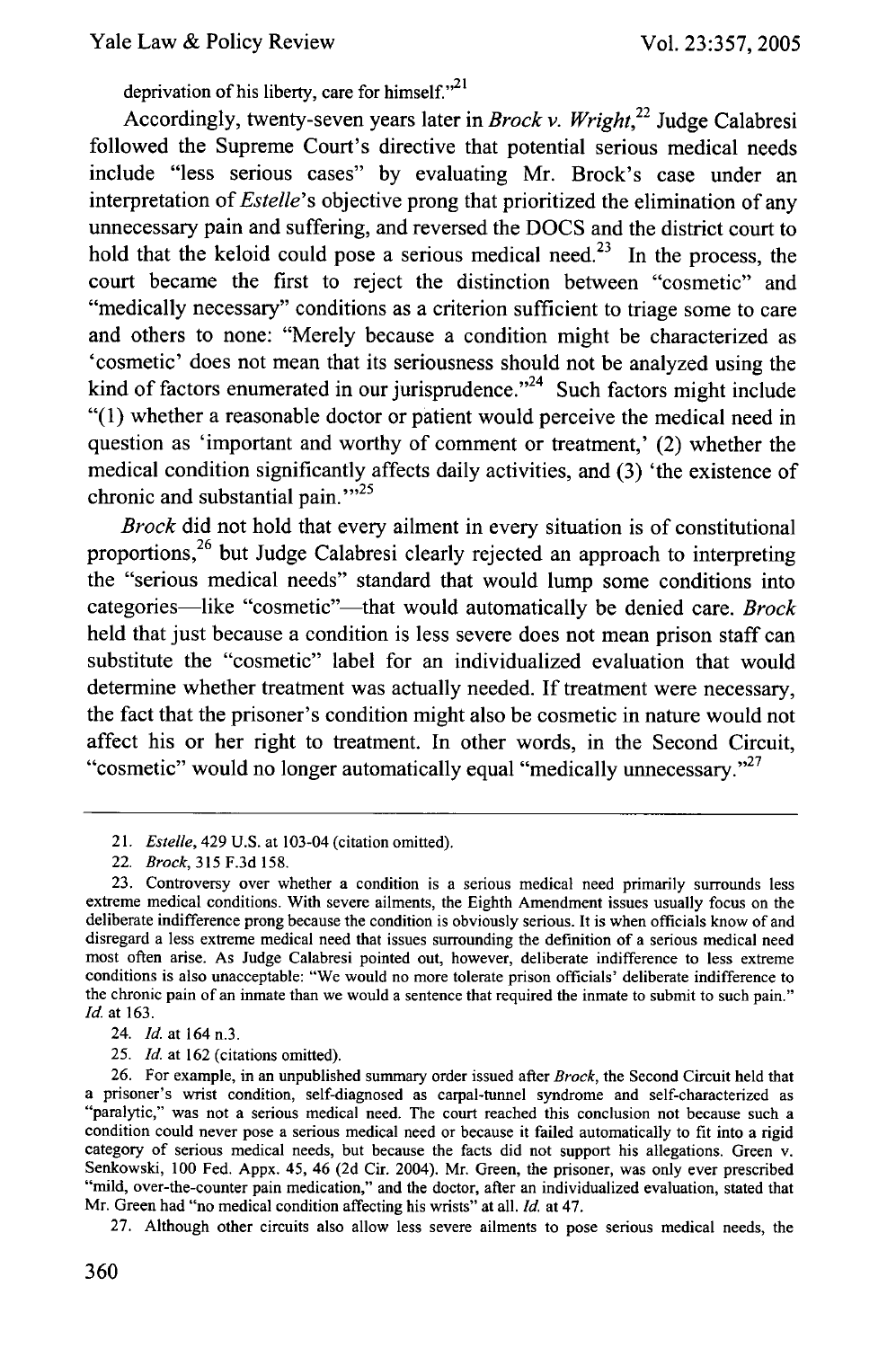#### Rejecting the Cosmetic Label

#### *A. Tension Within the Second Circuit*

With its articulation of the serious medical needs standard, *Brock* entered an internal circuit split. Indeed, while Judge Calabresi's decision in *Brock* was the first to reject the cosmetic category as a means of automatically precluding certain conditions from serious medical needs, the Second Circuit had long been asserting two different interpretations of the standard. One envisions the standard as requiring a condition of impending death, degeneration, or extreme pain, while those cases in line with the *Brock* interpretation explicitly reject such intense conditions as the constitutional floor. Yet, the Second Circuit has affirmed each at times.

Soon after *Estelle,* the Second Circuit held in *Todaro v. Ward* that it understood the Supreme Court's decision to mean that "the Eighth Amendment forbids not only deprivations of medical care that produce physical torture and lingering death, but also less serious denials which cause or perpetuate pain. To assert otherwise would be inconsistent with contemporary standards of human decency."<sup>28</sup> Between *Todaro* and *Brock*, the Second Circuit issued several opinions holding that, under the Eighth Amendment, a serious medical need does not describe only the most extreme medical conditions. 29 With *Brock,* the Second Circuit thus strongly affirmed a line of cases holding that less severe conditions can also pose serious medical needs.

In 1994, however, the court introduced an alternate, more restrictive, interpretation of the "serious medical needs" standard that strays from the constitutional understanding presented in *Estelle.* In *Hathaway v. Coughlin,* the court held that a serious medical need "contemplates 'a condition of urgency,

Second Circuit is the first to challenge overtly the equation of cosmetic with medically unnecessary. Thus far, other courts wishing to grant medical treatment define cosmetic to exclude the condition at issue. The District of Massachusetts, for example, in holding Gender Identity Disorder ("GID") to be a serious medical need, stated that "sex reassignment is not 'experimental,' 'investigational,' 'elective,' *'cosmetic,'* or optional in any meaningful sense. It constitutes very effective and appropriate treatment for transexualism or profound GID." Kosilek v. Maloney, 221 F. Supp. 2d 156, 167 (D. Mass. 2002) (citations omitted) (emphasis added). By insisting that GID fall outside the cosmetic label, the District of Massachusetts could strike down a rigid prison policy that considered the condition cosmetic and "effectively prohibit[ed]" appropriate treatment and "individualized medical evaluation." *Id.* at 161-62. Nonetheless, the court accepted the divide between medically necessary and cosmetic care.

While the District of Massachusetts's strategy can be effective, I would submit that Calabresi's innovative rejection of cosmetic as medically unnecessary is preferable. Conditions can be at once cosmetic and medically necessary. It is the presence of medical necessity, not the absence of cosmetic effect, that is key for treatment.

<sup>28.</sup> Todaro v. Ward, 565 F.2d 48, 52 (2d Cir. 1977). *Todaro* affirmed a district court's decision that a prison clinic's policies causing "delays of weeks and months in the treatment of glaucoma, chest pains, vaginal blood clots, liver disease, eye infections, hypertension and countless other serious ailments," *id.* at 53 n.6, violated the Eighth Amendment.

<sup>29.</sup> *See, e.g.,* Koehl v. Dalsheim, 85 F.3d 86, 88 (2d Cir. 1996) (holding that a prisoner denied the proper eyeglass prescription had a serious medical need because, even though the "consequences" of his condition "d[id] not inevitably entail pain," they could "readily cause a person to fall or walk into objects").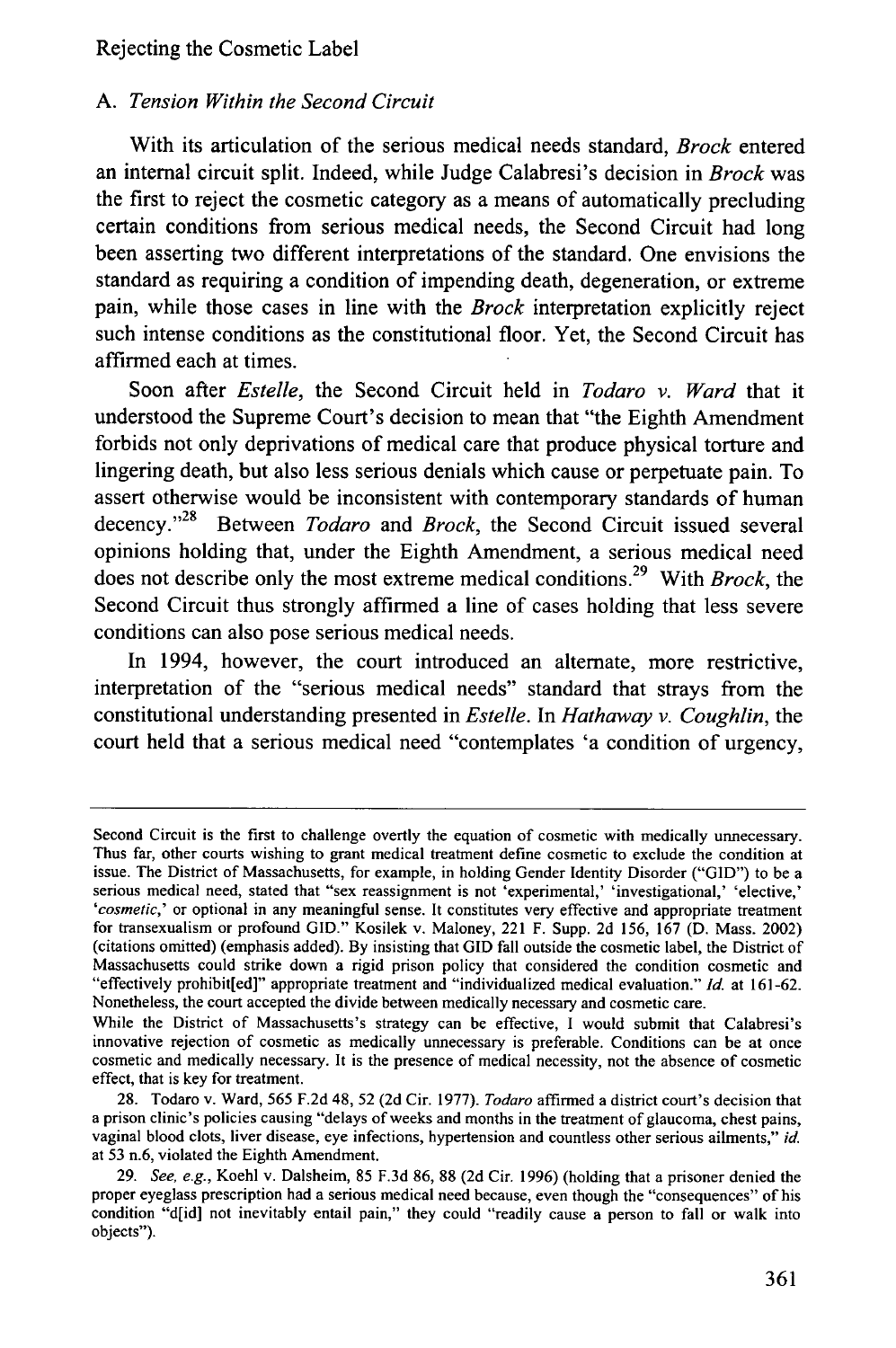one that may produce death, degeneration, or extreme pain."<sup>30</sup> Since then, a line of cases has tracked this language. In *Morales v. Mackalm,* for example, the court held that Mr. Morales's "constant body aches, dry throat, constant urination and severe body attacks (which cause his body to twist to [the] left side), dizziness, eye irritation, fogging of his eyes, and stomach problems" could constitute a serious medical need because his allegations of "constant, unremediated pain" fit the criteria of a condition that "may produce death, degeneration, or extreme pain. $^{31}$ 

The result of this intra-circuit vacillation has been confusion over the standard, with courts employing each one on an *ad hoc* basis. Moreover, although the Second Circuit-even when employing the restrictive criteriahas often accepted the conditions at issue as serious medical needs, $32$  the lower federal and state courts within the Second Circuit frequently use those same restrictive criteria to deny medical care as a matter of law. For example, in *Copeland v. Warden33* and *DiNoto v. Warden,34* the Connecticut Superior Court held a hip condition in the first case and gastrointestinal and foot problems in the second to fall short of serious medical needs because they failed to present "a condition of urgency, one that may produce death, degeneration or extreme  $\frac{u \text{ cons}}{p \text{ain}}$ ."

Some cases have attempted to resolve these two competing standards, one requiring a showing of extreme suffering and the other not, **by** combining them. For example, in *Chance v. Armstrong,* the Second Circuit held that Mr. Chance's oral and dental problems, including a severe overbite, painful cavities, and rotting teeth, could pose serious medical needs because they caused "extreme pain" and "deterioration."<sup>36</sup> This language seems to imply that it is the extreme pain and degeneration that made the claim cognizable; indeed, *Chance* even quoted the restrictive standard from *Hathaway.37*

On the other hand, the *Chance* case also suggested that the restrictive standard did not govern the Eighth Amendment inquiry. The court listed other

37. *See id.* at 702.

<sup>30.</sup> Hathaway v. Coughlin, 37 F.3d 63, 66 (2d Cit. 1994) (quoting Nance v. Kelly, 912 F.2d 605, 607 (2d Cir. 1990) (Pratt, J., dissenting)).

<sup>31.</sup> Morales v. Mackalm, 278 F.3d 126, 129-32 (2d Cir. 2002) (citations omitted). Similarly, in *Harrison v. Barkley,* 219 F.3d 132, 137 (2d Cir. 2000), the court found a cavity to be a serious medical need because it "will degenerate with increasingly serious complications if neglected over sufficient time." In other words, Mr. Harrison's condition met the "degeneration" criteria *of Hathaway.*

<sup>32.</sup> *See, e.g., Morales,* 278 F.3d 126; *Harrison,* 219 F.3d 132; *Hathaway,* 37 F.3d 63.

<sup>33.</sup> No. CV 010449805S, 2002 Conn. Super. LEXIS 3905 (Conn. Super. Ct. Dec. 3, 2002).

<sup>34.</sup> No. CV 000444319, 2001 WL 1516754 (Conn. Super. Ct. Nov. 8, 2001).

<sup>35.</sup> *Copeland,* 2002 Conn. Super. LEXIS 3905, at \*12; *DiNoto,* 2001 WL 1516754, at \*2; *see also* Harris v. Warden, No. CV 000435062S, 2000 WL 1196348, at \*3 (Conn. Super. Ct. July 28, 2000) (holding that a sore and deformed leg was not a serious medical need because the condition was "not a life-threatening one," nor was there "evidence that it creates the kind of excruciating and persistent pain that supports a finding of a constitutional deprivation").

<sup>36.</sup> Chance v. Armstrong, 143 F.3d 698, 703 (2d Cir. 1998) (Calabresi, J.).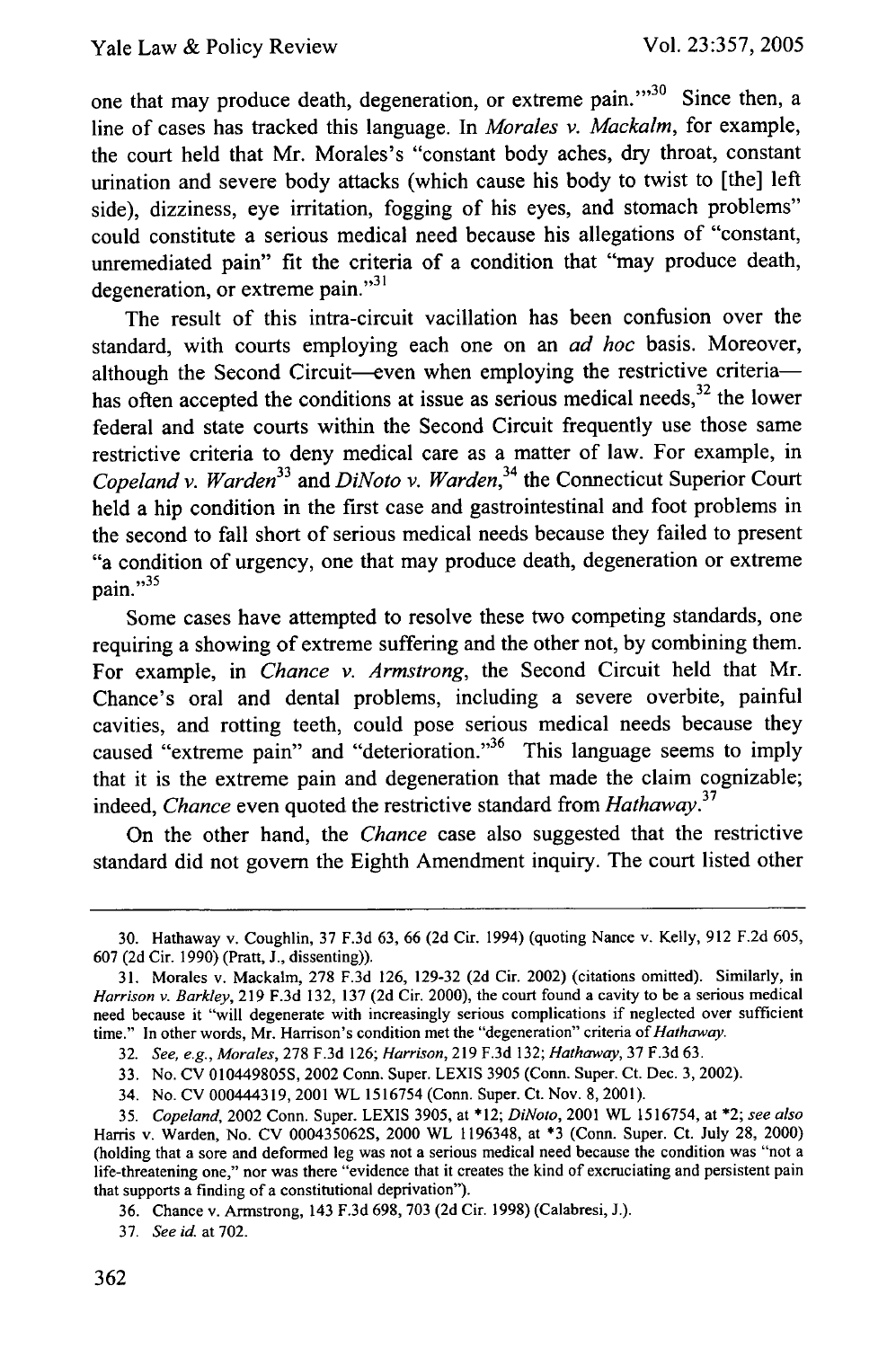### Rejecting the Cosmetic Label

factors, later mentioned in Brock, that may be considered in evaluating the seriousness of a medical condition, including the "existence of an injury that a reasonable doctor or patient would find important and worthy of comment or treatment; the presence of a medical condition that significantly affects an individual's daily activities; or the existence of chronic and substantial pain. $^{38}$ The court then emphasized that the listed factors are "not the only ones that might be considered, $^{339}$  implying that a proper, serious medical needs inquiry is not limited even to chronic or substantial pain and noting the lack of prescription eyeglasses in *Koehl v. Dalsheim40* as a fellow serious medical  $need<sup>41</sup>$ 

Though *Chance* presented the two interpretations side-by-side, the more expansive vision of a serious medical need is fundamentally in conflict with that requiring death, degeneration, or extreme pain. Under the *Brock* interpretation, patients like Mr. Brock are entitled to medical care; under the *Hathaway* interpretation, they are not.<sup>42</sup>

Indeed, *Brock* explicitly rejected the more restrictive standard. Although Judge Calabresi's opinion in *Brock* did not quote the *Hathaway* standard, it overruled the district's court's belief that "only 'extreme pain' or a degenerative condition would suffice to meet the legal standard. $1/43$  Calabresi thus directly rejected *Hathaway's* extreme pain and degeneration criteria.<sup>44</sup> He did not lay out a strict test defining serious medical needs for courts and prison staff, but his point was clear: We may not know exactly what the constitutional floor for serious medical needs is, but, in line with *Estelle,* we do know that it is *not* death, degeneration, or extreme pain. A condition like Mr. Brock's should not automatically fail to meet the standard for a serious medical need simply because it might be termed cosmetic.<sup>45</sup>

43. *Brock,* **315 F.3d** at **163.**

44. **By** implication, Calabresi also rejects the life-threatening criterion, for if conditions neither degenerative nor extremely painful may constitute serious medical needs, they surely need not be fatal; certainly, Mr. Brock's keloid was not life-threatening.

45. *Brock's* rejection of the cosmetic label generates new questions as it resolves others. However legally and morally problematic the use of the "cosmetic" label to deny care may be, at least it was a means, albeit an inaccurate one, that prison staff and courts could use to determine the seriousness of a

<sup>38.</sup> Chance, 143 F.3d at 702.

<sup>39.</sup> Id. at 703.

<sup>40. 85</sup> F.3d 86 (2d Cir. 1996).

<sup>41. 143</sup> F.3d at 703.

<sup>42.</sup> Like Brock, Chance v. Armstrong was written by Judge Calabresi. Chance can thus be read as a transition opinion, helping the Second Circuit move from Hathaway's restrictive to Brock's expansive "serious medical needs" when quoting the Hathaway standard: "The standard for Eighth Amendment violations contemplates 'a condition of urgency' that may result in 'degeneration' or 'extreme pain."' *Chance,* 143 **F.3d** at **702** (quoting *Hathaway,* **37 F.3d** at **66).** Nevertheless, because *Chance* incorporated both the restrictive and expansive interpretations, it left open the question of which interpretation the Second Circuit relied upon. Moreover, even without the death criterion, prisoners like Mr. Brock could be denied care under the "extreme pain" and "degeneration" criteria, as evidenced **by** the district court's grant of summary judgment for **DOCS** in *Brock,* **315 F.3d** at **160, 163.**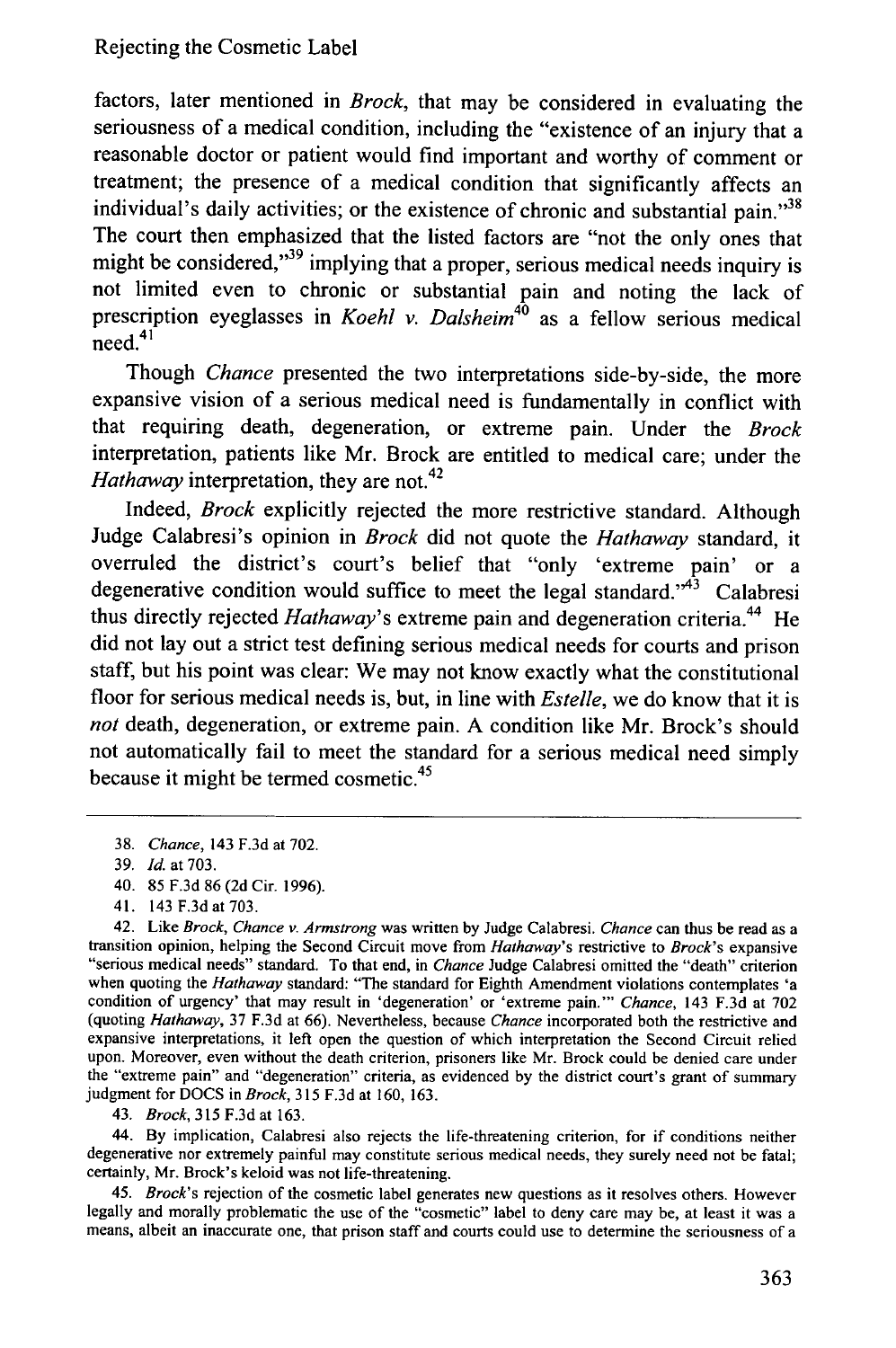### Yale Law & Policy Review Vol. 23:357, 2005

#### *B. Tension Around the Country*

This intra-Second Circuit debate over the "serious medical needs" standard reflects a tension throughout the entire country about how to interpret that standard. Most courts have been reluctant to define "serious medical needs" concretely,<sup>46</sup> and there are conflicting interpretations over the broader meaning of the standard.

Some courts, according closely with Judge Calabresi's *Brock* and following the Supreme Court's language in *Estelle,* assert that less severe conditions should not be barred categorically from constituting serious medical needs. For example, the Ninth Circuit has noted that denials of medication for Gender Identity Disorder based on a "blanket rule" rather than an "individualized medical evaluation" would be unconstitutional.<sup>47</sup>

On the other hand, some courts stand closer to *Hathaway's* restrictive criteria. The Northern District of Texas, for example, has used the "serious medical needs" standard<sup>48</sup> in order to allow prisons to deny access to care as a matter of law. In *Wells v. Whitfield*,<sup>49</sup> the court considered the case of a prisoner whose nose was crushed in a fight, and who subsequently retained only one functioning nostril and suffered from nosebleeds and difficulty breathing. The court held that his request for reconstructive surgery was not a serious medical need because such surgery would be cosmetic: **"A** failure to relieve these symptoms does not constitute the unnecessary and wanton infliction of pain necessary to rise to a constitutional dimension. Further,

46. James McNally, Note, *Inmate Payment of Health Care: Divisiveness in the Federal Courts in* the *Application of the* Estelle *Standard and* City of Revere v. Massachusetts General Hospital, 24 NEW ENG. **J. ON** CRIM. & CIV. CONFINEMENT 687, 719 (1998) ("Courts fashion standards for 'what constitutes a serious medical need on a case-by-case basis,' guided by those standards set by prison officials or by statute. This results in considerable ad hoc judicial discretion in situations requiring a court to determine the seriousness of a particular prisoner's need.") (footnote omitted).

49. *Wells,* 2003 U.S. Dist. LEXIS 12982.

medical need. If, as *Brock* suggests, cosmetic conditions may *or may not* pose serious medical needs, how is the determination to be made? *Brock* suggests that the answer lies at least in an individualized medical evaluation, and the consideration perhaps of such factors as "(1) whether a reasonable doctor or patient would perceive the medical need in question as 'important and worthy of comment or treatment,' (2) whether the medical condition significantly affects daily activities, and (3) 'the existence of chronic and substantial pain."' *Brock,* 315 F.3d at 162 (citations omitted). However, given federal courts' reluctance to define the "serious medical needs" standard concretely, *see, e.g.,* id. ("[Tlhere is no settled, precise metric to guide a court in its estimation of the seriousness of a prisoner's medical condition."), once the cosmetic label is removed as a tool in classification, will a non-exhaustive list of factors provide enough guidance for prisons to develop a classification system that satisfies the courts and accurately provides care? Perhaps the judiciary should more fully develop methods and factors for use in identifying a serious medical need. Such a project is beyond the scope of this Comment, but will be an important future exploration.

<sup>47.</sup> Allard v. Gomez, 9 Fed. Appx. 793, 795 (9th Cir. 2001).

<sup>48.</sup> The Fifth Circuit-the Northern District of Texas's guiding court - has "no clear definition of what constitutes a 'serious medical need,"' Wells v. Whitfield, No. 2:00-CV-0396, 2003 U.S. Dist. LEXIS 12982, at \*15 (N.D. Tex., July 19, 2003), only that "a plaintiff must 'prove objectively that he was exposed to a substantial risk of serious harm."' Victoria W. v. Larpenter, 369 F.3d 475, 483 (5th Cir. 2003) (quoting Lawson v. Dallas County, 286 F.3d 257, 262 (5th Cir. 2002)).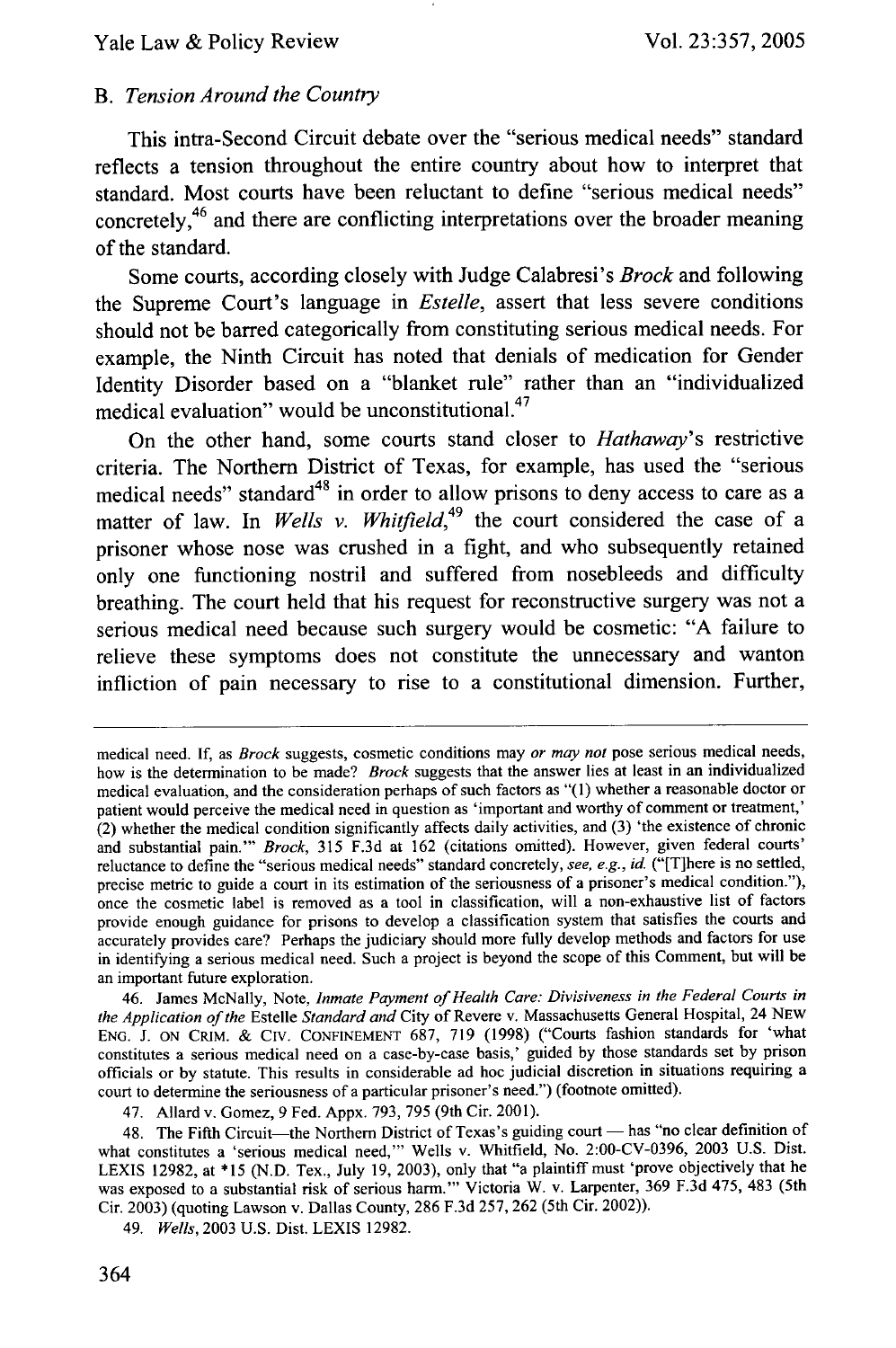### Rejecting the Cosmetic Label

plaintiff has alleged no fact indicating that this condition will cause him any future health problems."<sup>50</sup> The court accepted the "cosmetic" designation as a reason for the denial: The procedure would be "considered *cosmetic* surgery and **...** plaintiffs case was not an emergency because he could breath through one side of his nose."<sup>51</sup> Wells thus presents an example of the consequences of not adopting the *Brock* approach, which recognizes that "cosmetic" sometimes includes serious medical needs; here, the prison and court denied treatment for a serious condition in part because of the use of the cosmetic label to preclude treatment.

The restrictive interpretation of the "serious medical needs" standard exemplifies American prisoners' increasingly restricted rights to demand adequate health care in court.<sup>52</sup> Prisoners seeking medical care must often jump through multiple hoops, meeting obscure and difficult criteria before treatment will be provided, both for chronically painful conditions like Mr. Brock's, and for devastating illnesses as well.<sup>53</sup> Despite *Estelle's* proclaimed protection, prisoners often do not receive the care to which they are entitled, in part because of judicial interpretations of the "serious medical needs" standard that misconstrue their precedent.

Indeed, *Brock's* expansive conception of the "serious medical needs" standard is much more consistent with the argument in *Estelle,* allowing for "less serious cases" to pose serious medical needs,<sup>54</sup> than is the rigid framework used in *Hathaway* or by the Northern District of Texas in *Wells.* The restrictive interpretations of the standard, and the use of the "cosmetic" label to eliminate conditions from the serious medical needs category, cannot meet the demands of the Eighth Amendment as articulated by the Supreme Court. It is the *Brock* understanding-recognizing non-life-threatening and less severe conditions and rejecting labels under which certain cases automatically fail to pose serious medical needs—that in fact follows the letter of the law.

*<sup>50.</sup>* Id. at \*16.

*<sup>51.</sup>* Id. at \*2 (emphasis added).

<sup>52.</sup> Several recent federal statutes, for instance, restrict prisoner lawsuits. See, for example, the Prison Litigation Reform Act of 1995 ("PLRA") which, *inter alia,* restricts claims arising under 42 U.S.C. **§** 1983 challenging prison conditions, Pub. L. No. 104-134, 110 Stat. 1321-66 (codified as amended in scattered sections of **11,** 18, 28, 42 U.S.C.), and the Antiterrorism and Effective Death Penalty Act of 1996 ("AEDPA"), which places limitations on filing federal habeas petitions, Pub. L. No. 104-132, §§ 101-07, 110 Stat. 1214, 1217-26 (codified as amended in scattered sections of 28 U.S.C.).

<sup>53.</sup> For example, Correctional Medical Services, one of the largest private prison medical care providers in the United States, discourages all treatment for Hepatitis C "[a]s a matter of formal company policy"; those prisoners who are insistent must follow a long complicated protocol, and each test for the disease must be individually approved by the regional medical director. *See* Wil S. Hylton, Sick *on the Inside: Correctional HMOs and the Coming Prison Plague,* HARPER'S **MAG.,** Aug. 2003, at 43, 48.

<sup>54.</sup> *Estelle,* 429 U.S. at 103.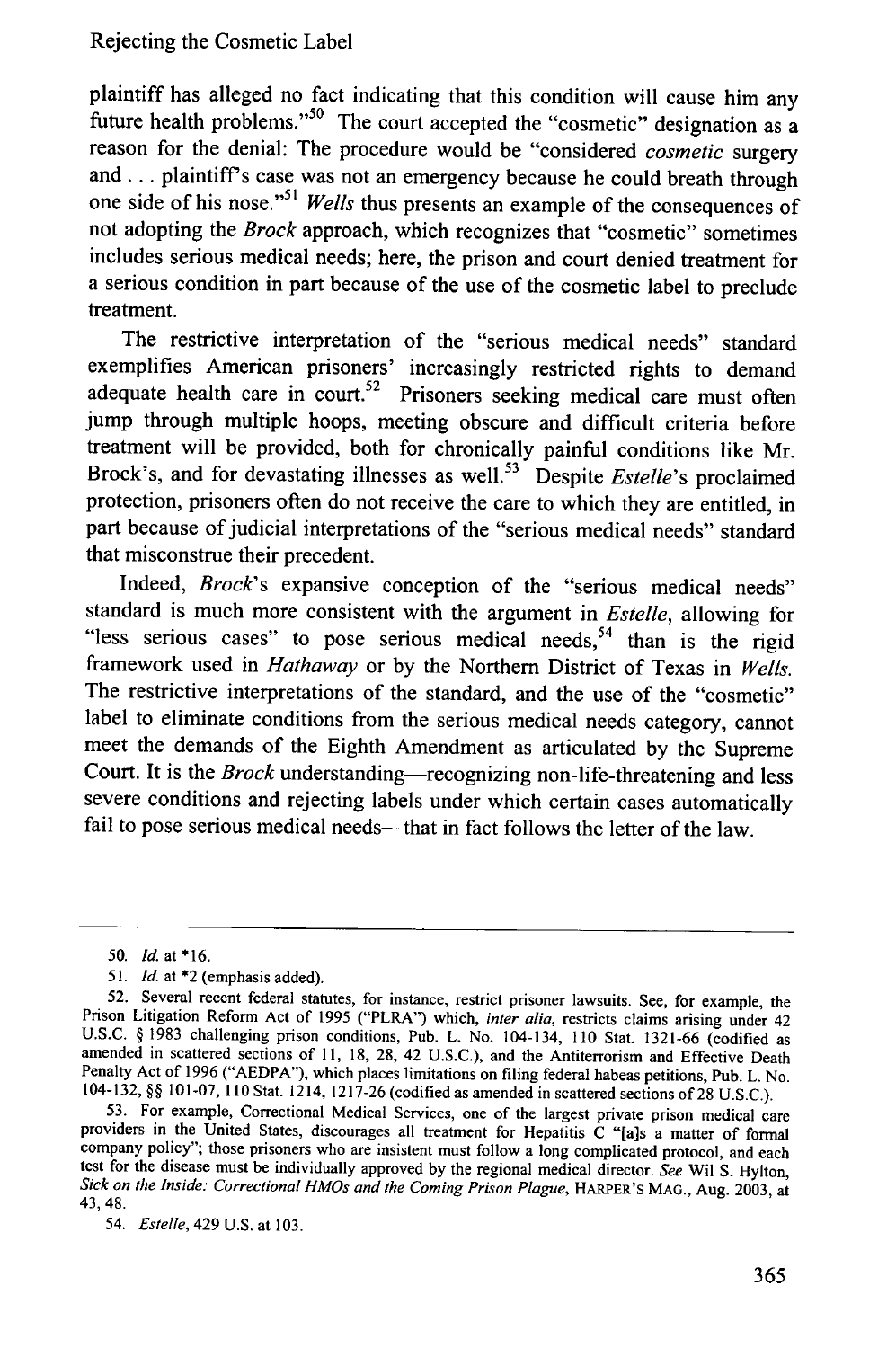## II. THE PRESCRIPTION: FUTURE WORK FOR THE COURTS

With Brock the Second Circuit made clear its rejection of blanket labels as a means of automatically denying care. However, not all Second Circuit courts are following these guidelines. Three months after *Brock,* the Southern District of New York held in an unpublished decision, *Rodriguez v. Westchester County Jail Correctional Department*<sup>55</sup> that, under the death, degeneration, or extreme pain criteria, an inmate's cut was not a serious medical need "[a]s a matter of law."<sup>56</sup> Mr. Rodriguez's cut may or may not in fact have needed treatment; however, **by** using the rigid legal standard to automatically preclude care for such a cut, and **by** avoiding an individualized determination of a medical necessity, the court incorrectly applied Second Circuit law.

On the other hand, other courts have internalized *Brock,* and their precedential decisions are generating progressive changes toward a better prison health care system. For example, in *Brooks v. Berg,57* the Northern District of New York, in holding Gender Identity Disorder to be a serious medical need, admonished prison officials for taking a request **by** the prisoner, Mr. Brooks, for "all of the minimal, though appropriate treatments" and "reduc[ing that request] . . . to a demand for cosmetic surgery."<sup>58</sup> The court emphasized that "whether a given treatment is medically necessary can be determined only by a qualified medical professional,"<sup>59</sup> and that "[p]rison officials cannot deny transsexual inmates all medical treatment simply **by** referring to a prison policy" but instead must actually "determine whether [Brooks] has a serious medical need."<sup>60</sup>

In this case, the Northern District understood *Brock's* command that labeling a condition cosmetic does not prove it medically unnecessary, and correctly rejected DOCS's "blanket denial of medical treatment."<sup>61</sup> By refusing

57. Brooks v. Berg, 270 F. Supp. 2d 302 (N.D.N.Y. 2003).

- 58. *Brooks,* 270 F. Supp. 2d at **305** (citation omitted).
- 59. *Id.* at 306.
- 60. *Id.*

**<sup>55.</sup>** No. 98 Civ. 2743, 2003 U.S. Dist. LEXIS 6509 (S.D.N.Y. Apr. 17, 2003).

<sup>56.</sup> *Id.* at \*16. Compounding the confusion, even after *Brock,* some unpublished summary orders issued *by the Second Circuit itself* still use the restrictive standard when rejecting conditions as serious medical needs. *See, e.g.,* Best v. Town of Clarkstown, 61 Fed. Appx. 760, 762 (2d Cir. 2003) (holding, three months after *Brock,* that in order to demonstrate a serious medical need Mr. Best *"had* to prove... that he suffered from 'a condition of urgency, one that may produce death, degeneration, or extreme pain'") (emphasis added) (citations omitted). Although Second Circuit summary orders have no precedential value, 2D CIR. R. § 0.23, written orders that do not follow the *Brock* framework both unjustly deny prisoners care and contribute to the lack of clarity vis-á-vis the "serious medical needs" standard within the circuit.

<sup>61.</sup> *Id.* at 312. Several months later, the Northern District was able to vacate a portion of its decision because in the interim the prison changed its policy to reflect that Gender Identity Disorder ("GID") "is a serious medical need and that inmates with **GID** must receive *some* form of treatment." Brooks v. Berg, 289 F. Supp. 2d 286, 287 (N.D.N.Y. 2003). The change in policy illustrates the success of the *Brock* framework in helping prisoners access needed care.